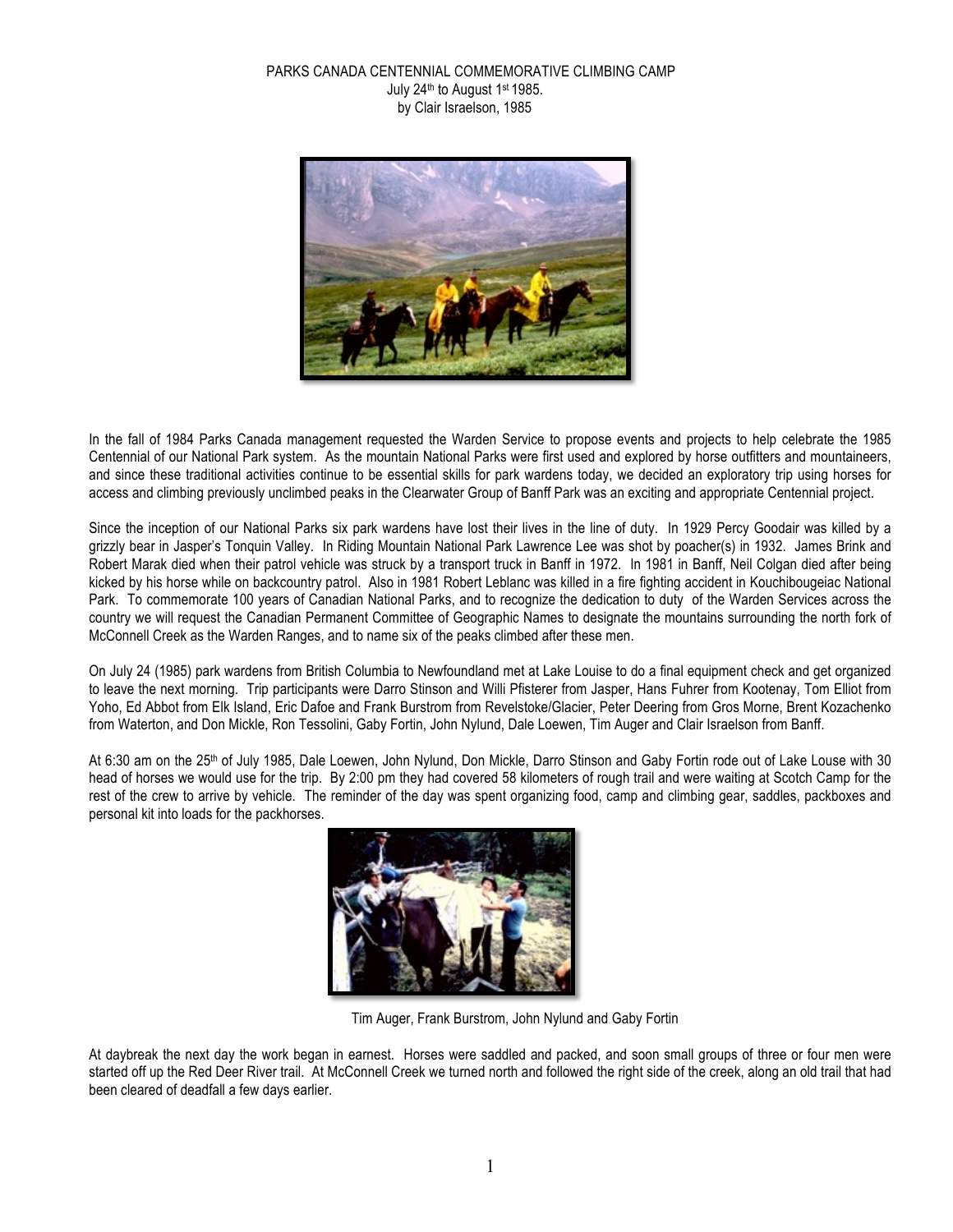

John Nylund & Willi Pfistered tying off the diamond hitch before leave Scotch Camp

Travel was good for the first six kilometers, until the trail petered out at the end of the gravel flats below the creek forks. Past this point there had not been any trail clearing, so we picked up an elk trail on the north fork of McConnellCreek. Although this route seemed to be a good idea at the time, it turned out to be a poor choice. The timber became thicker, and the horses had to jump, squeeze and crash through the bush. Packs came loose and had to be reset, horseflies attacked in earnest, and the terrain changed from gentle slopes to a steep canyon where a slip would result in a 50 meter fall into the stream below. Our admiration for the early explorers who bush-wacked for months at a time grew immensely.





Dale Loewen **Tom Elliot** fording the Red Deer River on Charcoal

It was a great relief when we finally entered the open alpine meadows. A few kilometers more and we arrived at our campsite, a meadow beside two small lakes, just below treeline. Although we had only travelled 15 kilometers from Scotch Camp to the campsite, the horses were tired and we were glad to have that part of the trip behind us. As we were riding into the campsite we met John, Dale, Don and Gaby who had found an easier route up the west side of the valley. Their trail up the left side of the creek was used for all further travel in and out of the valley.



The pack horse support team. Tim Auger at the Red Deer River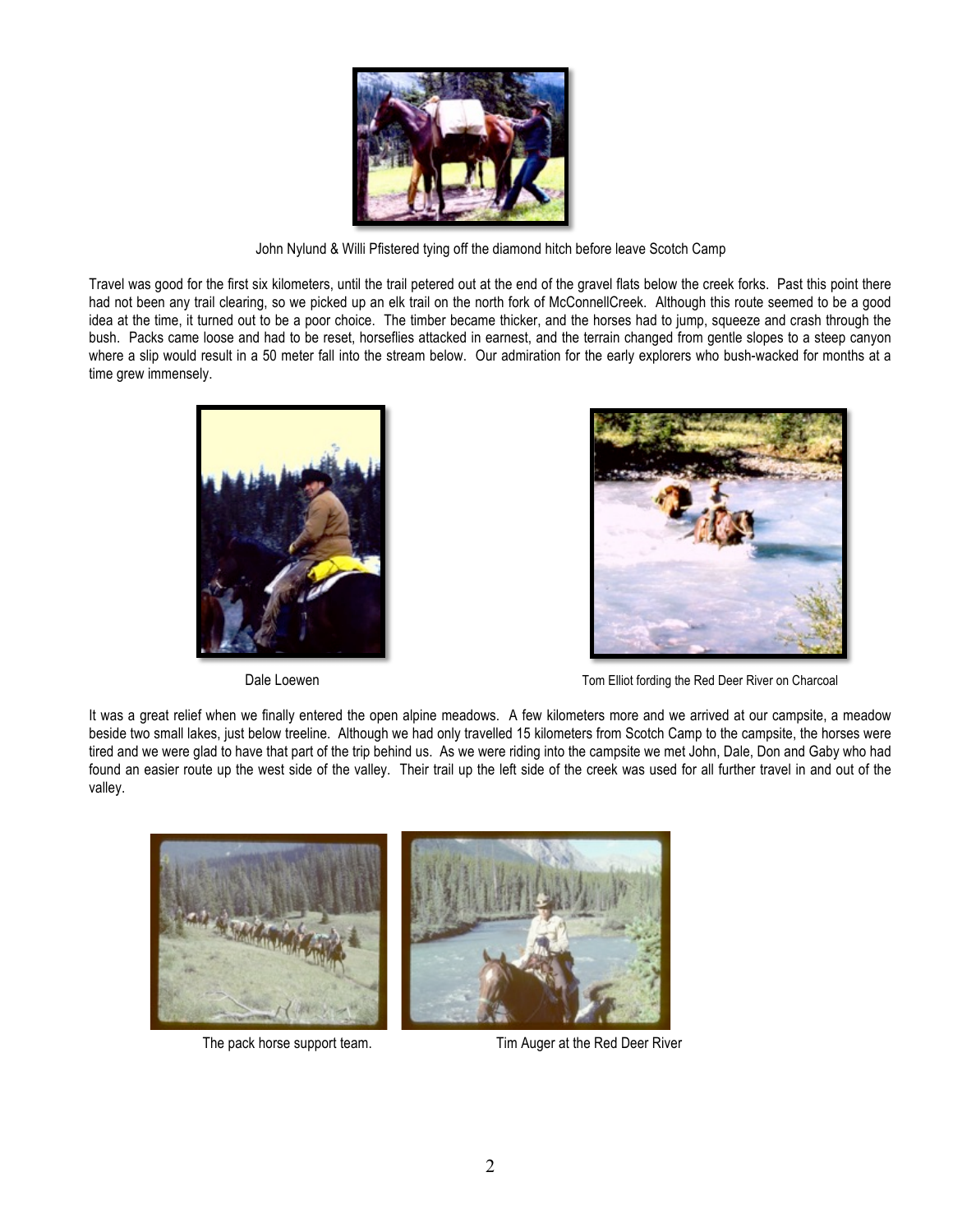

Hans Fuhrer, Tom Elliot, Willi Pfisterer and Darro Stinson



Arriving at Two Lake camp.

By evening camp was set up, and while Don, Dale, Gaby and John returned to Scotch Camp in order to pack in more supplies the following day, the climbers set out to scout out the surrounding countryside. Later, after a swim in the lake and an excellent supper prepared by Frank, we sat down and planned our climbs for the next few days. For each day the reports from various parties listed below.

# July 27, 1985

Peak 662286, elevation 3065 meters, climbed by Clair Israelson and Eric Dafoe. From Two Lake camp to the ride immediately north of the camp, then following the crest of the ridge up steep steps interspersed with gentle saddles, 3 kilometers to the summit. The steps are occasionally overhanging but the rock is solid in these areas, difficulty UIAA V, 5 ½ hours from camp to summit. No evidence of prior ascent was found. We built a cairn and left a register, then descended a ridge to the southwest to a saddle, then via southeast facing slopes into the valley above the camp. Two hours from summit to camp. We proposed to name this peak "**Mt. Colgan".**



Peak 658275, elevation 3050+ meters, climbed by Darro Stinson, Brend Kozachenko and Willi Pfisterer. From Two Lake camp, past the third lake to the large fourth lake, (45 minutes) around the north shore of the lake and up the scree slope and cliff bands to a fifty lade (40 minutes0. Turn north, up a scree slope and rock ridge to the start of the east ridge (1 hour), and follow up the ridge to the summer (1  $\frac{1}{2}$  hrs), difficulty low grade 4 UIAA. One the summit no evidence of prior ascent was found, so a cairn was built and a register was left. Descent was via north ridge and west face to the col, one rappel, time 1 hour. We propose to name this peak **"Mt Brink".**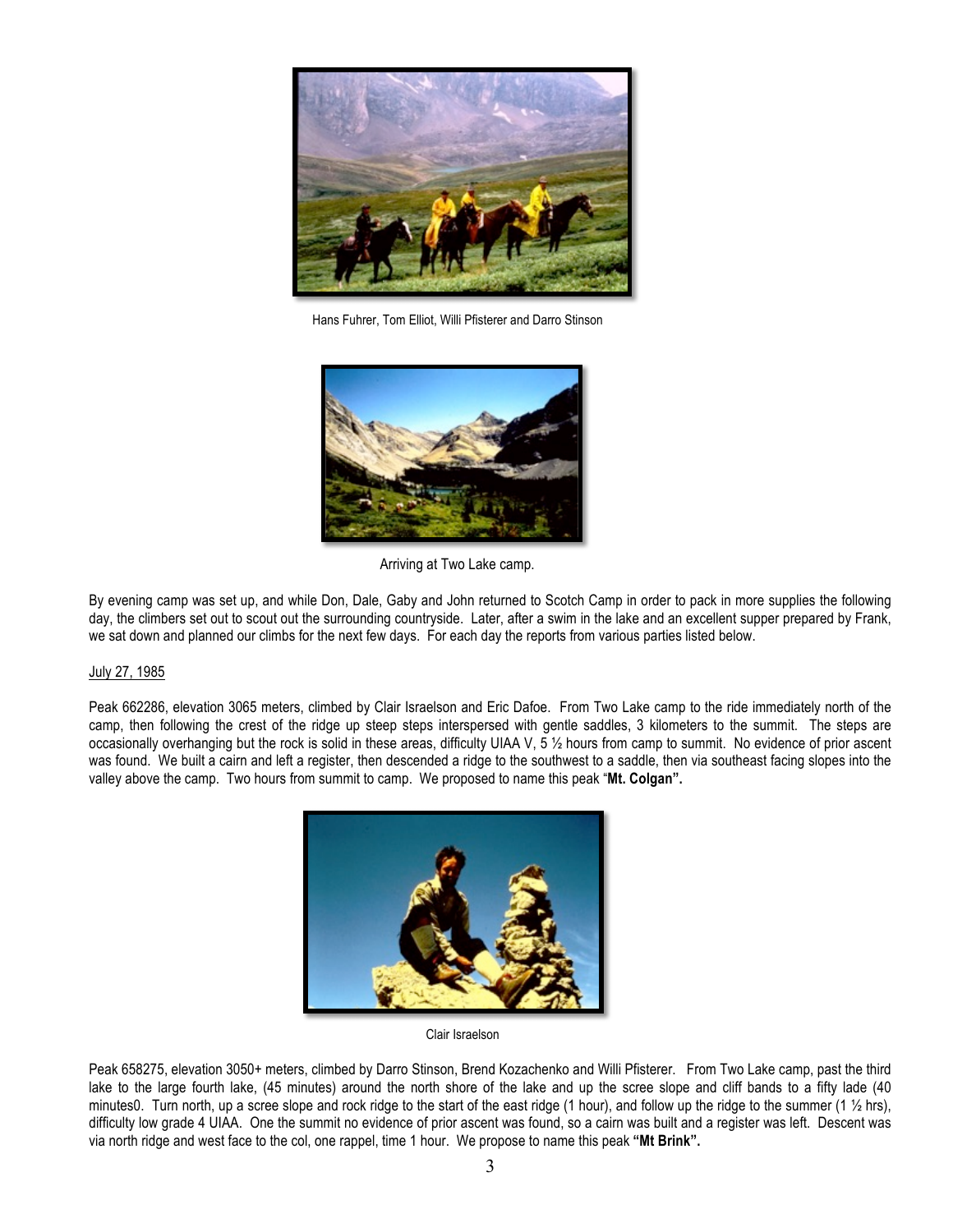Peak 655282, elevation 3050+ meters, climbed by Darro Stinson, Brent Kozachenk, and Willi Psfister. In conjunction with peak 658275 described above, ascent via west face and ridge, 2 hours from col. Loose rock and shale slabs throughout the climb, UIAA grade 3. No evidence of prior ascent was found, so a cairn was built and a register left. Descent was via north ridge and east face, 4 rappels, then down climb to the scree slope, then over snow and boulder fields to the fourth lake (2 hours). We proposed to name this peak "**Mt. Marak**".



Peter Deering, Tim Auger and Tom Elliot





Peak 667261, elevation 3110 meters, climbed by Hans Fuhrer, Ron Tessolini and Ed Abbott. From Two Lake camp hike up to the third lake, then up easy but loose rock directly towards the north ridge (2 hours). At the base of the north ridge traverse into the east face and rope up. Climb loose 3<sup>rd</sup> class rock and traverse to the east ridge via an indistinct ledge. Follow the east ridge on loose rock (UIAA grade 4) up to the summit buttress. After some problems with down-sloping rock, a final 5 meter chimney leads to the summit. (6 hours from camp). At the summit a cairn was built and a register left. No evidence of prior ascent was found. Descent via easy west ridge to the west saddle, then down north facing scree slopes into the head of the valley and back to camp, 3 hours. We propose to name this peak **"Mt. Lee".**

Peak 651261, elevation 3080 meters, climbed by Tim Auger, Tom Elliot and Peter Deering. From Two Lake camp hike up the valley to the fifth lake, then hike up huge scree slopes to the ridge. Short rope over tottering piles of shale to the first high point on the ridge, then continue approximately 300 meters to the true summit, where a cairn was built and a register left. No evidence of prior ascent was found. Descent was via ascent route. We propose to name the highest of these peaks "**Mt. Goodiar".**



**Tom Elliot**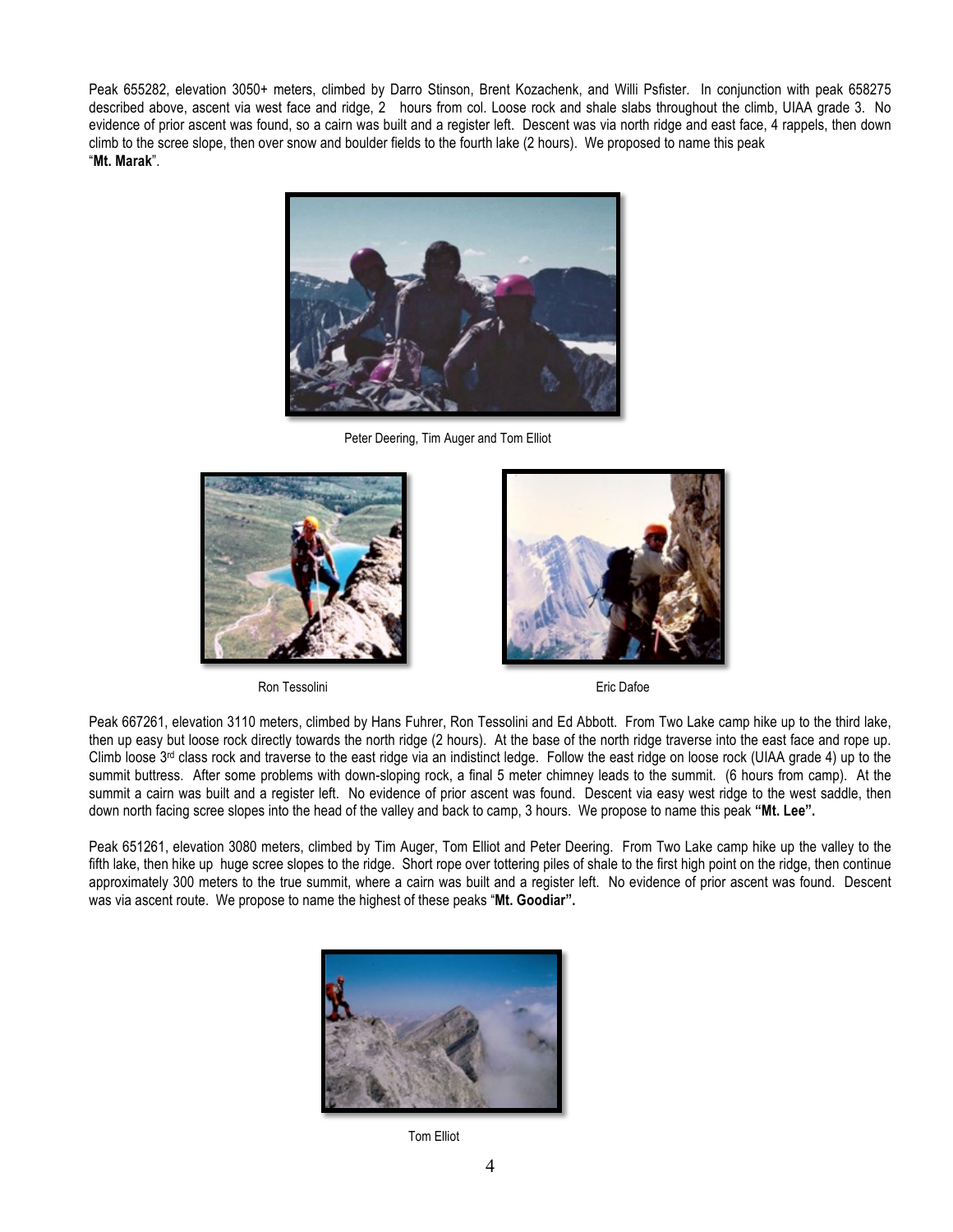### July 28, 1985

Peak 659302, elevation 3050+ meters, climbed by Clair Israelson, Frank Burstrom, Hans Fuhrer, Brent Kozachenko and Ron Tessolini. From Two Lake camp hike north into the next valley north of camp, then up an easy open ridge into the east ridge of the summit. Follow the crest of the ridge until the summit buttress is encountered at 2895 meters. Rope up here, and follow gully and ledge systems staying close to the ridge of the buttress until the summit is reached. Loose rock throughout, difficulty UIAA grade 3, four hours from camp to summit. No evidence of prior ascent was found, so a cairn was built and a register left. We propose to name this peak **"Mt. LeBlanc**".



Clair and Frank returned to camp via the scent route, 3 hours required. From the peak, Hans, Brent and Ron continued north along the ridge and climbed Peak 655324 (Smoky Mountain), elevation 3133 meters, which was first climbed in 1919 by the Topographical Survey. They descended via the southeast slopes to the valley below and returned to camp in 3 ½ hours.

Peak 683263, elevation 2835 meters, is the apparent peak on the ridge immediately south of camp, and was climbed by Tim Auger, Eric Dafoe and Tom Elliot. From Two Lake camp up the valley to just below the third lake, then following a sloping ramp to the center of the face. Several pitches of belayed climbing on moderately good rock led to an easier ground and the base of the final cliffs. Two more belayed pitches lead to the summit ridge. UIAA grade 5, 4 hours from camp. Descent was via a large scree gully back to the lake in two hours.

# July 29, 1985

On this day it was raining and clouds obscured every ting above treeline, so Willi, Tom, Hans, Darro and Clair saddled horses and rode up to the head of the valley to scout out the access to mountains in that area. Highlights of the day were observations of a grizzly bear, 6 mountain goats, a nursery herd of 102 elk cows and calves, and Willi trying to light his pipe in a thunderstorm.



Hans Fuhrer and Ron Tessolini

### July 30, 1985

Peak 709326, elevation 3050 meters, climbed by Darro Stinson and Ron Tessolini. This peak was attempted by these climbers on July 28<sup>th</sup>, via the SSW ridge. However, approximately two-thirds of the way up the ridge they encountered an overhanging drop of approximately 65 meters which could not be negotiated. On July 30<sup>th</sup> they climbed smooth 35 to 40 degree slabs directly up the west face, (UIAA grade 3) requiring 2 hours from the foot of the climb to the summit. No evidence of prior ascent was found, so a cairn was built and a register left. From the peak they followed the ridge south to Peak 713312.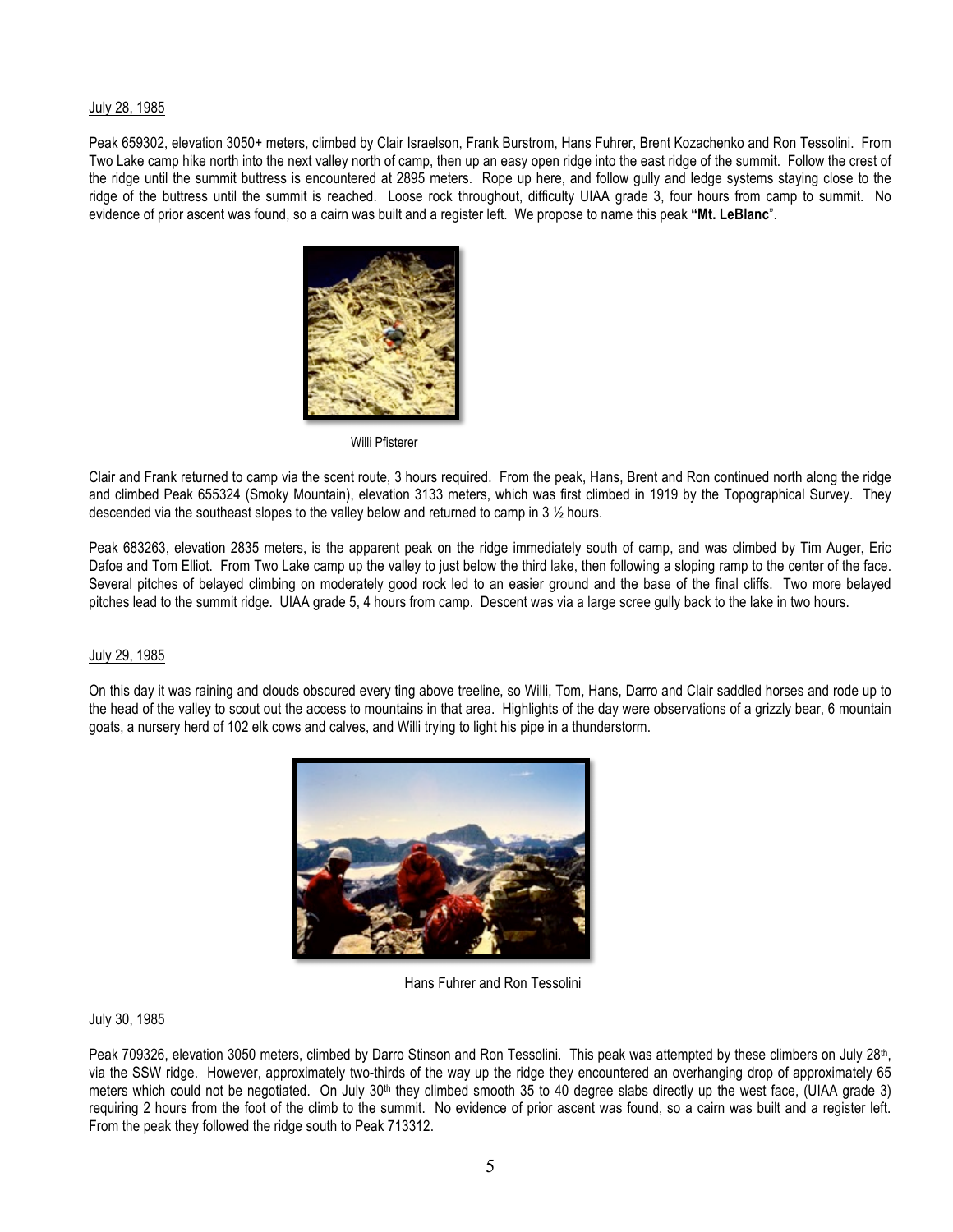Peak 713312, elevation 2988+ meters, climbed by Darro Stinson and Ron Tessolini, (also Willi Pfisterer, Peter Deering and Eric Dafoe). From Peak 709326 follow the ridge southward, an easy (UIAA grade 2) traverse to this peak. On the summit they met the Pfisterer party who had reached the peak via the south ridge. No evidence of prior ascent was found, so a cairn was built and a register left. Both parties descended this peak via the west face on good scree. When a cliff slab was reached, two 50-meter rappels were required. Descent required 1½ hours.

Peak 718305, elevation 3020 meters, climbed by Willi Pfistered, Peter Deering and Eric Dafoe. This mountain can be climbed without difficulties via the SW ridge, bypassing both fore-summits. The first fore-summit was by-passed through the valley to the north, then traversed the second through it's north face (UIAA grade 2+) to the SW ridge 500 meters below this summit. Then an easy walk to the peak, ascent time 2  $\frac{1}{2}$  hours from the base of the climb. A cairn was built and a register was left; no evidence of prior ascent was found. Descent was via the north ridge (one rappel), 1 hours to the col, then ascend peak 713312 via south ridge, UIAA grade 2+, 1 hour to the peak where the Stinson party was met.

Peak 720295, elevation 3020 meters, climbed by Clair Israelson, Ed Abbot and Brent Kozachenko. Up the valley to the north of the peak to by-pass false summits on the ridge, then up scree and loose slabs of the NW face to the summit, 2½ hours from treeline, no technical climbing required. No evidence of prior ascent was found so a cairn was built and a register was left. Descent via ascent route, 1½ hours.

Peak 725288, elevation 2988 meters, climbed by Hans Fuhrer and Tom Elliot. Ascent via valley to the north of the peak, then hike up scree and slabs of the west face to the summit, 2 ½ hours from treeline. No evidence of prior ascent was found, so a cairn was built and a register left. From the summit the ridge to the south was followed for an ascent of Peak 728281 (Boar Station), elevation 3040 meters, previously climbed by the Dominion Survey party in 1955. Descent by easy slopes of the west face, 1½ hours back to treeline.

That night back at camp we packed the climbing gear away and counted up our accomplishments. Twelve previously unclimbed peaks had been reached, as well as two other summits which had been climbed earlier by others. While much of the climbing had been of a high technical standard, the experience of being in this beautiful valley, climbing with our colleagues from other Parks, and exploring a valley in the Park where not a single trace of human passage could be found made this camp an unforgettable experience for everyone involved. We felt certain the wardens, who over the years had lost life in the service they believed in, would approve of our efforts.

At daybreak the next day were out of bed and breaking camp. Tents, kitchen, food and all the other gear was prepared into packhorse loads for the 27 kilometer ride out to Cyclone Cabin at the head of the Red Deer River. The only problem was that two of the horses had pulled out overnight and could not be found. Eventually, John found them, 12 kilometers from camp, headed for Scotch Camp. As a result the last group did not leave the campsite until almost noon.

As we rode over the hill to leave the valley of the north fork of McConnell Creek we stopped and had one last look. While we were all used to being in the backcountry, this valley had been a special place. We felt proud to be custodians of parks where it is still possible to feel the thrill of exploration similar to that experienced by the climbers and outfitters of 100 years ago.

The trip to Cyclone was long, hot and uneventful. Each of us seemed lost in our thoughts, riding along soaking in the sun and the scenery. At the cabin, the horses were put out to pasture, tents were pitched and everyone sat around talking in tired voices.

August 1, the last day of the trip was a short 18 kilometer ride out to Lake Louise by way of Baker lake and Boulder Pass. They weather was perfect, and the horses were stepping out as they knew they would soon be home. As we rode of Boulder Pass down into the trees were passed a group of hikers who inquired if we had had a good trip. Their answer was a big smile and a "You bet!"

For this excellent Park Centennial event everyone involved offers our sincere thanks to the Centennial Committee, Western Regional Office, for providing the funds necessary for this project. A special thanks to Frank Burstom for the superb job he did cooking for 15 hungry men, and to Dale Loewen and John Nylund whose equestrian skills contributed greatly to the success of this venture.